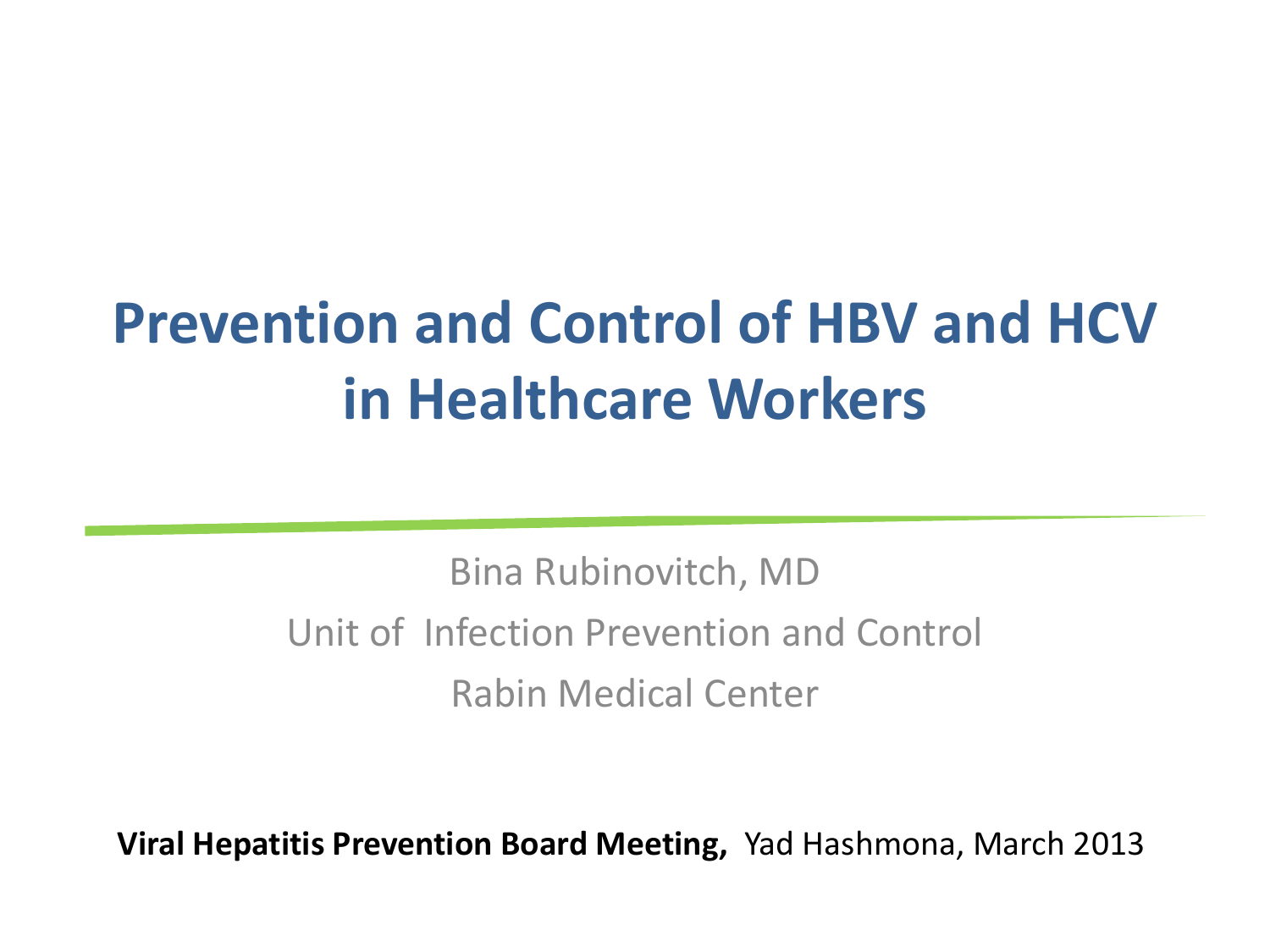# **Discussion topics**

- HBV and HCV infections what is the risk for healthcare workers (HCW)?
- Mitigating risk of occupational exposure to HBV and HCV
	- Pre and post exposure management: HCW vaccination, PEP
	- Minimizing risk of exposure:
		- Engineering control and safety devices
		- Personal protective equipment
- Recommendations in Israeli healthcare system and barriers for compliance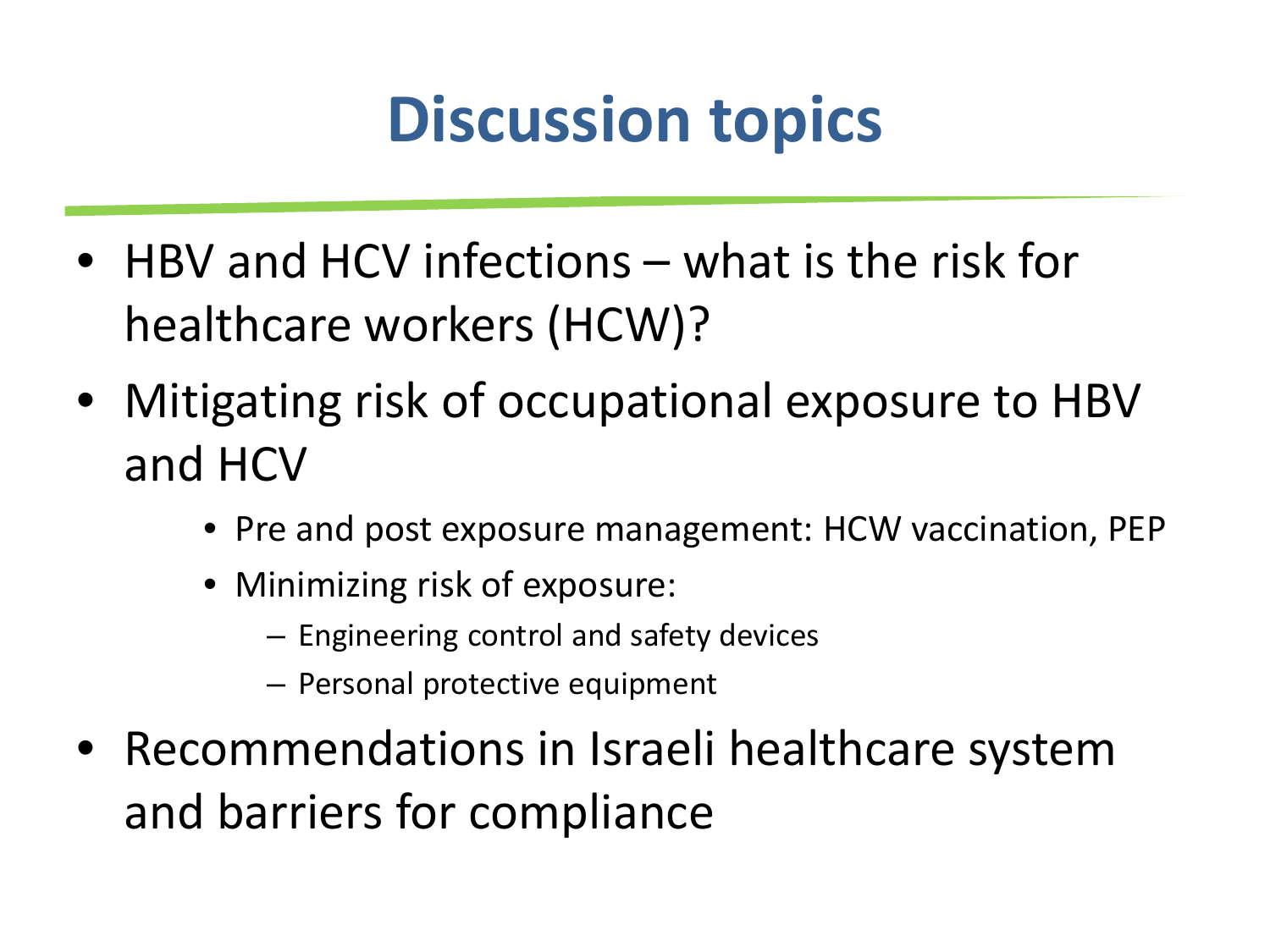#### **Which is the most dangerous profession?**

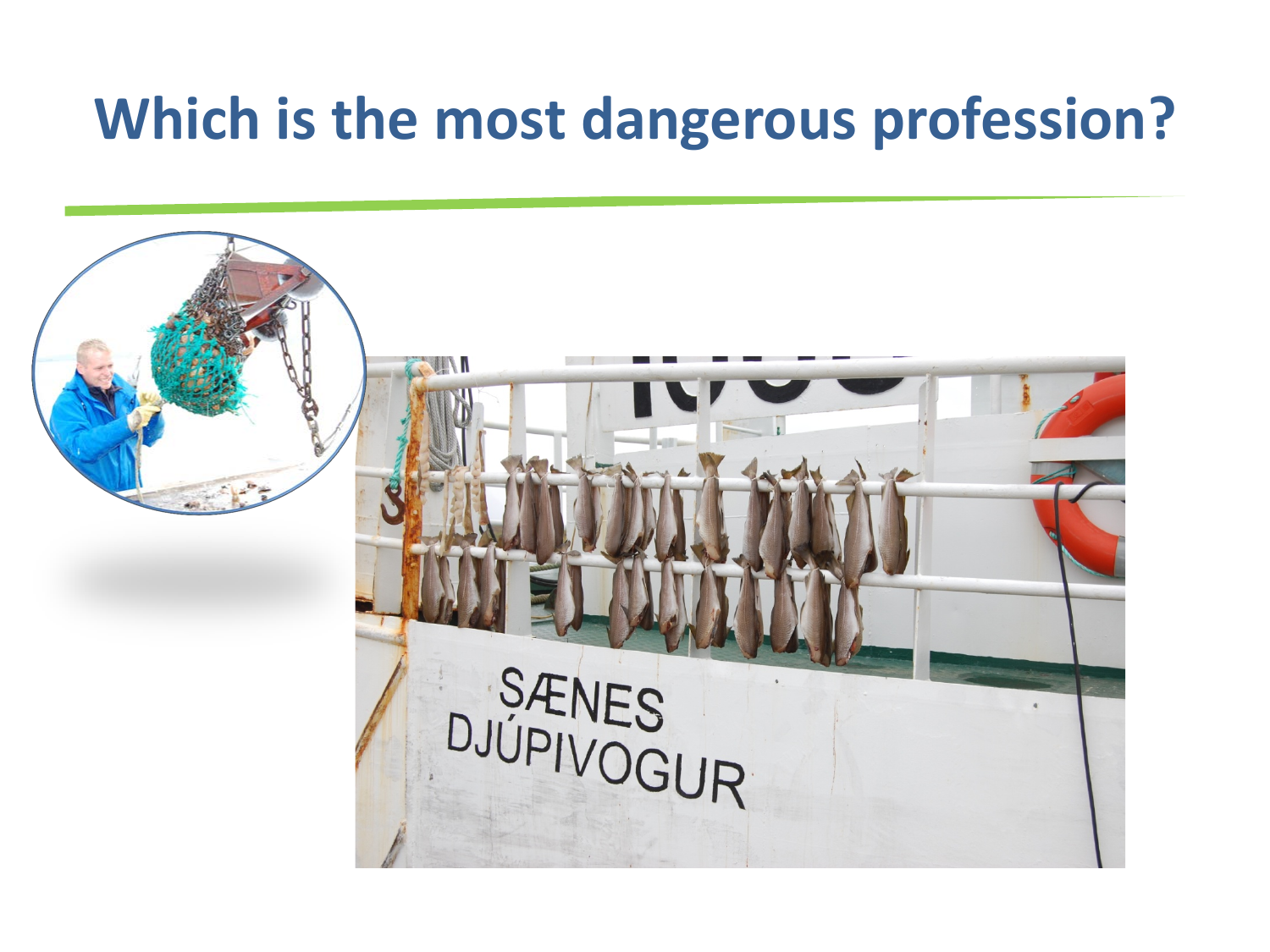## **Occupational death rate for various jobs, US, 2000–2002**

| <b>Occupation</b>             | No. employed<br>$(x 10^3)$ | <b>Total deaths</b> | Death rate<br>per 1 million |  |
|-------------------------------|----------------------------|---------------------|-----------------------------|--|
| <b>Fisherman</b>              | 39                         | 46                  | 1,179                       |  |
| <b>Construction worker</b>    | $825 - 1,108$              | 1,198               | $1,081 - 1,452$             |  |
| <b>Pilot</b>                  | $107 - 129$                | 102                 | 791-953                     |  |
| Military (active and reserve) | 2,600                      | 94                  | 361                         |  |
| <b>Truck driver</b>           | $2,544 - 3,365$            | 530                 | 157-208                     |  |
| <b>Protective service</b>     | 2,000                      | 219                 | 108                         |  |
| <b>Firefighter</b>            | 1,100                      | 102                 | 93                          |  |
| <b>US workforce</b>           | 136,000                    | 5,780               | 42.5                        |  |
| <b>Healthcare worker</b>      | 6,200-9,100                | $157 - 353$         | $17 - 57$                   |  |
| <b>Sheetmetal worker</b>      | 172-207                    | 8                   | $39 - 46$                   |  |
| <b>Bartender</b>              | 339–427                    | 10                  | $23 - 29$                   |  |
| Lawyer                        | 490-920                    | 6                   | $7 - 14$                    |  |
| <b>Waiter</b>                 | 1,893-1,981                | 9                   | 5                           |  |

Sepkowitz and Eisenberg. Occupational Deaths among Healthcare Workers. Emerg Infect Dis. 2005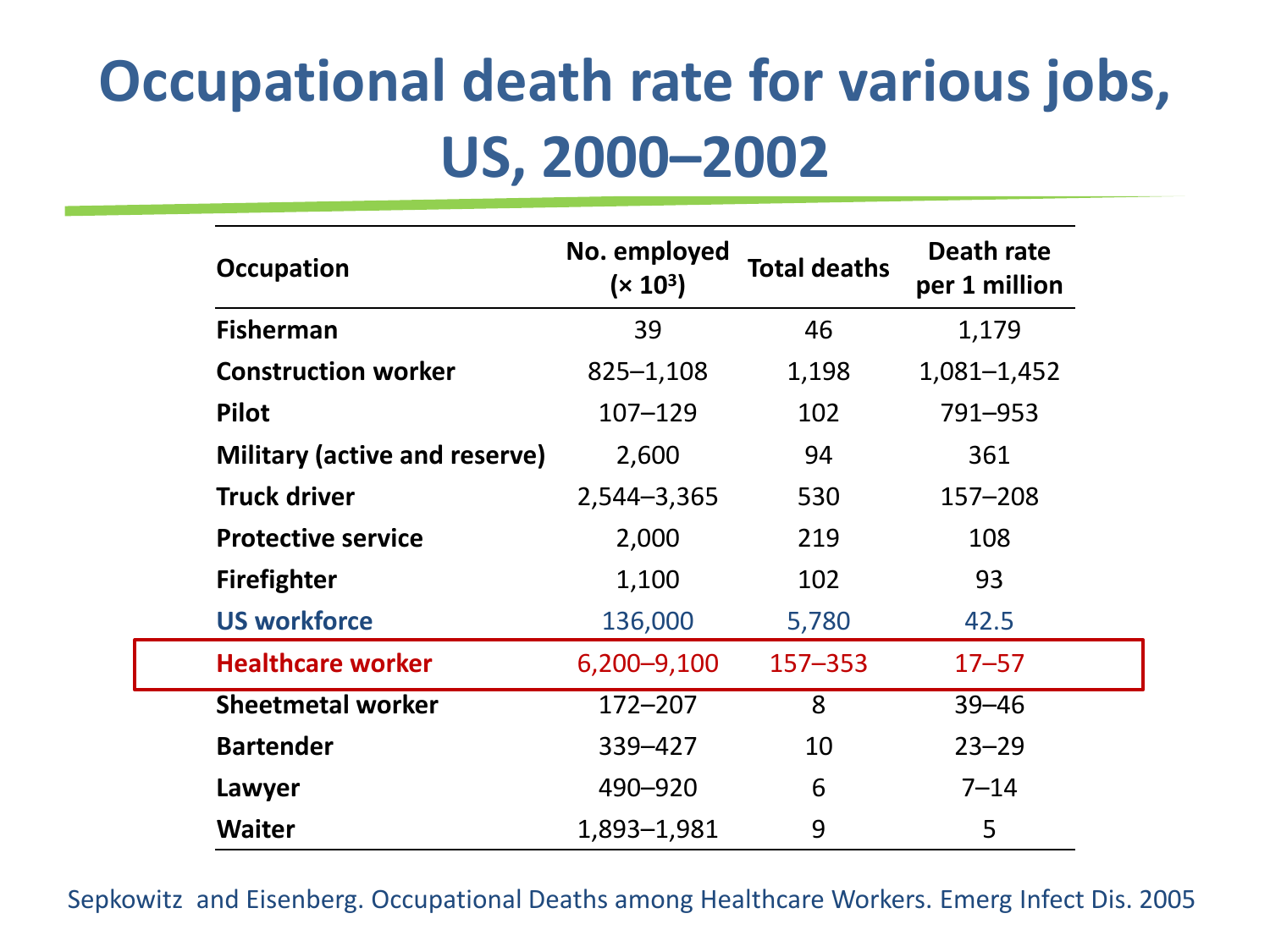## **Occupational deaths among HCW, US 2000- 2002**

| <b>Cause of death</b>          | No. deaths  | HCW death rate,<br>million<br>$(N = 6.2 \text{ million})$ | HCW death rate,<br>excluding support including support<br>occupations per 1 occupations per 1<br>million<br>$(N = 9.1$ million) |
|--------------------------------|-------------|-----------------------------------------------------------|---------------------------------------------------------------------------------------------------------------------------------|
| <b>Injury</b>                  | $77 - 93$   | $12 - 15$                                                 | $8 - 10$                                                                                                                        |
| Infection-related <sup>†</sup> | $80 - 260$  | $13 - 42$                                                 | $9 - 29$                                                                                                                        |
| Total                          | $157 - 353$ | $25 - 57$                                                 | $17 - 39$                                                                                                                       |

**†Deaths from HBV (75–250) and HCV, HIV, and TB (5–10 total)**

Sepkowitz and Eisenberg. Occupational Deaths among Healthcare Workers. Emerg Infect Dis. 2005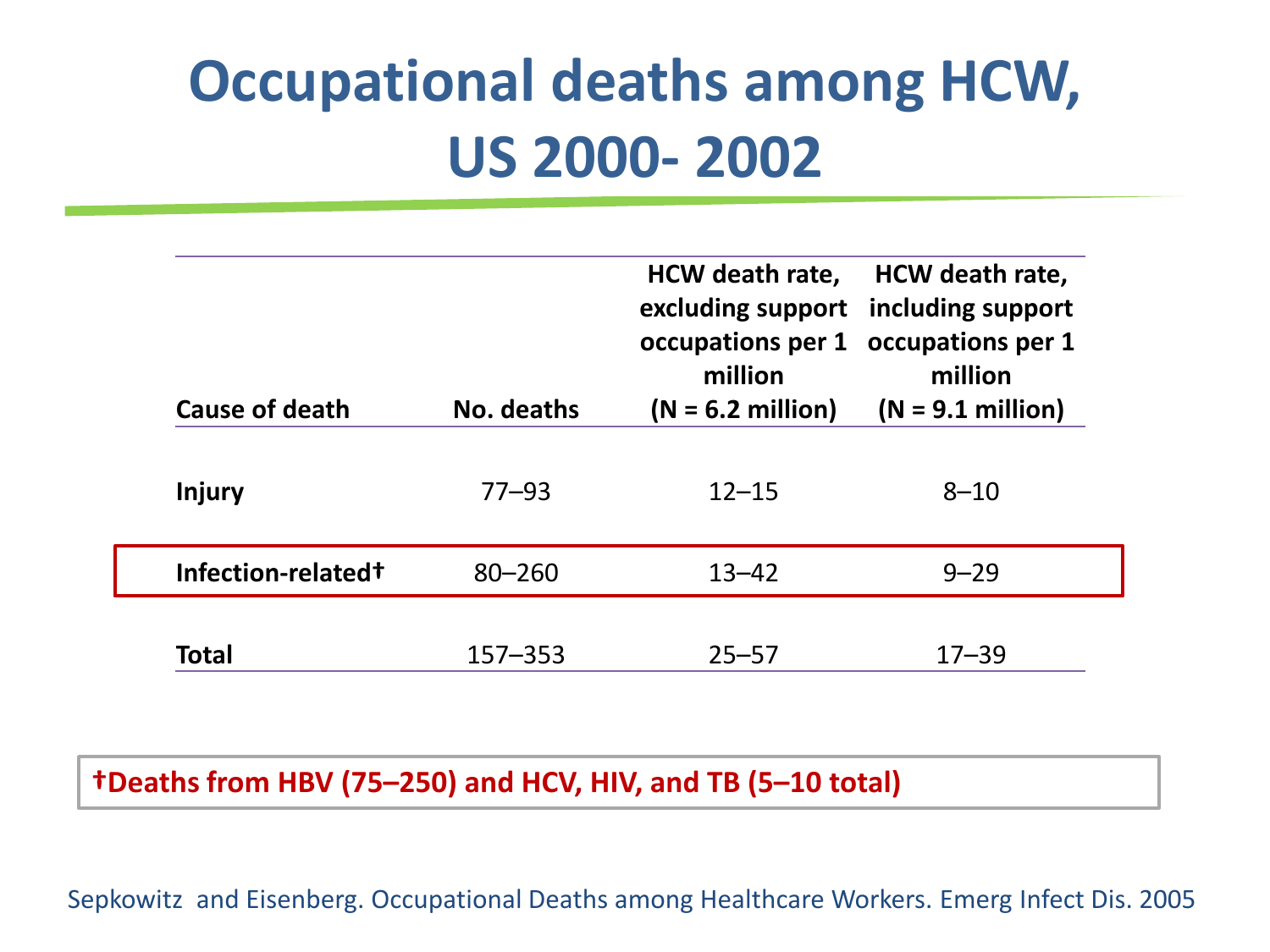# **Risk of acquisition of bloodborne pathogens (BBPs)**

- Prevalence of the infectious agent
	- in the general population and
	- within the patient population served by the healthcare facility
- Frequency of exposures capable of transmitting the infectious agent
- Nature of the exposure and efficiency of transmission for that exposure (ie, exposure via percutaneous, mucosal, or nonintact skin)
- Which virus(es) are present in the contaminated fluid and viral load in that fluid
- Availability and efficacy of pre- and postexposure prophylaxis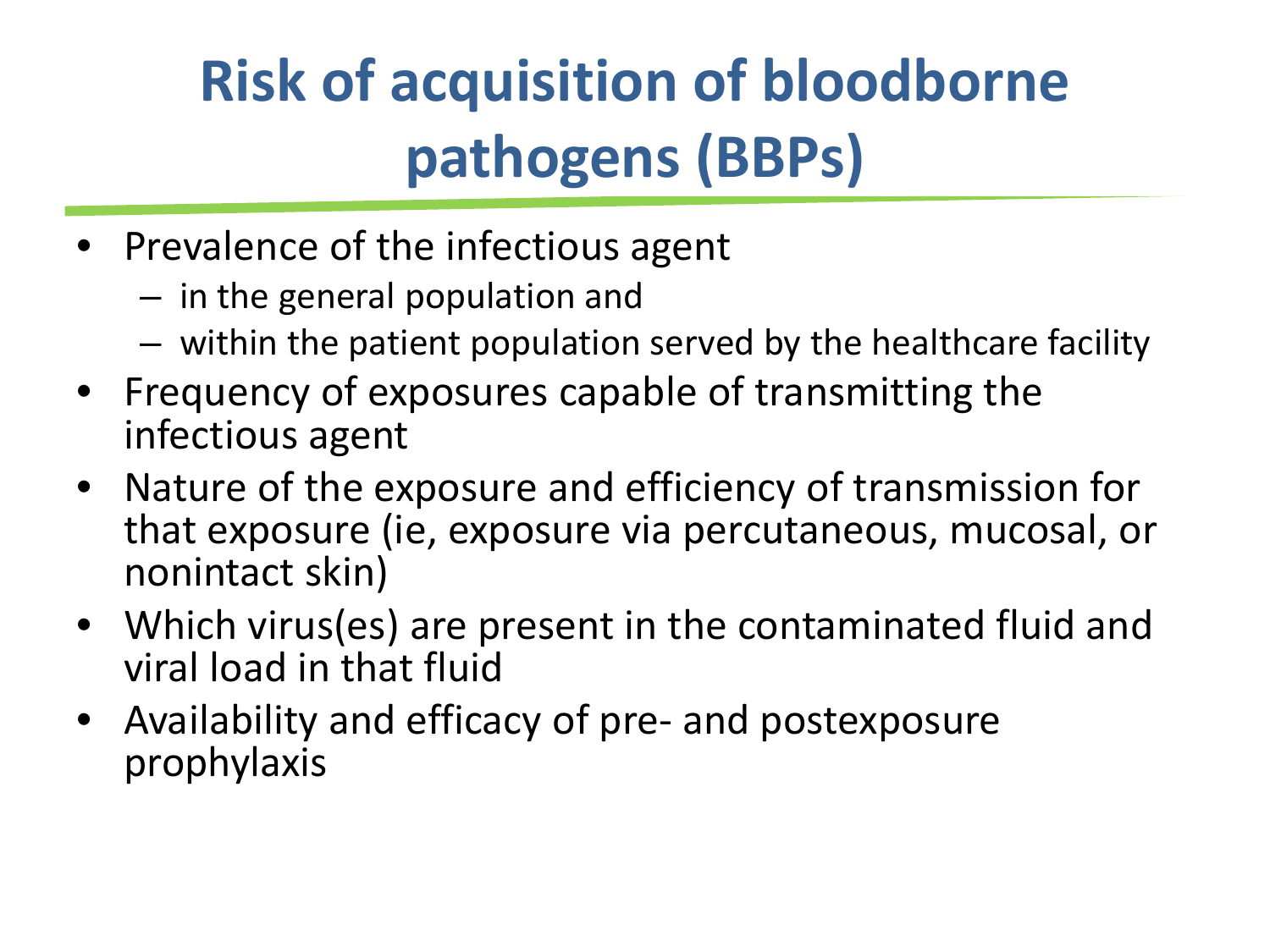#### **Seroprevalence of BBP among hospitalized patients reported source of exposure injuries\* Rabin Medical Center 2006-2010**



\*Total reported 1277 incidents; excluded 208 exposure events to contaminated object from unknown source.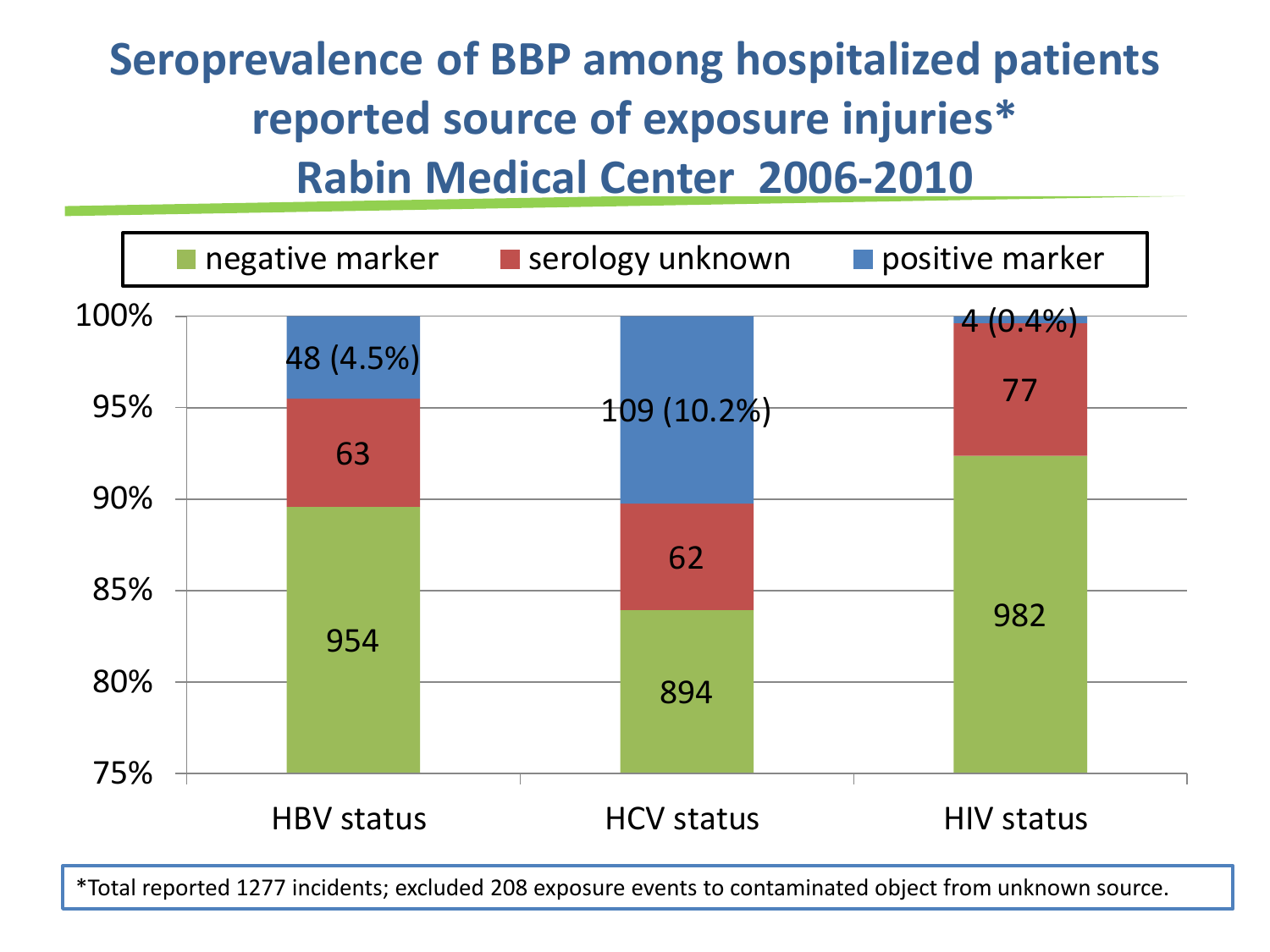#### **Seroprevalence general population and HCW**

|                                                                                           | <b>HBV</b>                | <b>HCV</b>             |
|-------------------------------------------------------------------------------------------|---------------------------|------------------------|
| Seroprevalance, US general<br>population, 2011                                            | 0.42% (95% CI, 0.32-0.55) | 1.8% (95% CI, 1.5-2.3) |
| Seroprevalance in patient<br>reported as source of<br>exposure injuries RMC,<br>2006-2010 | 4.6%                      | 10.2%                  |
| Seroprevalance in HCW<br>reporting exposure injuries<br>RMC, 2006-2010                    | 0.6%                      | 1.5%                   |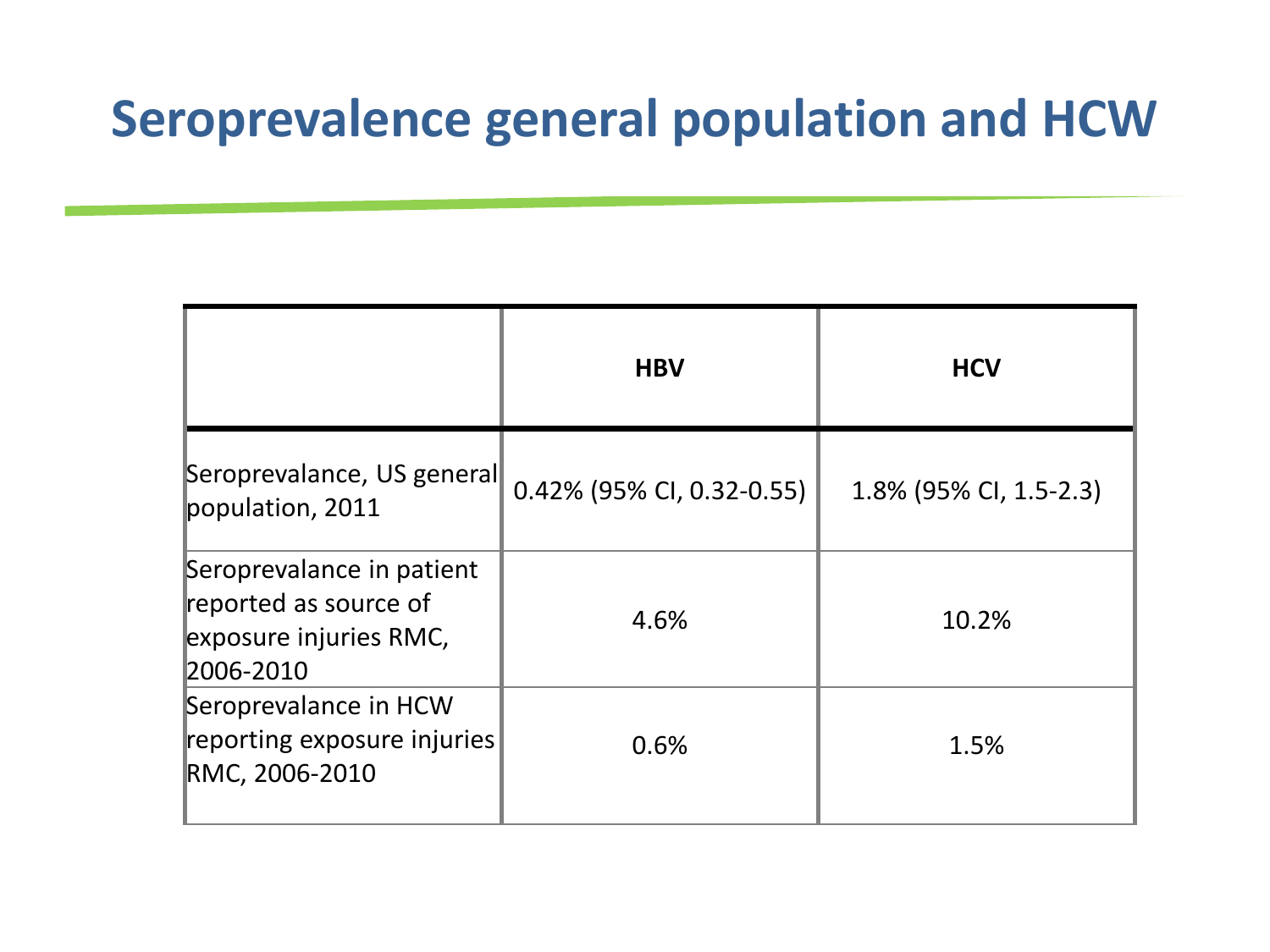## **Estimation of HBV and HCV in HCW in European countries and Israel**

#### **HBsAg: 0.4-3% Anti HCV: 0.3-2.7%**



R.N. Gunson et al. | Journal of Clinical Virology 27 (2003) 213-230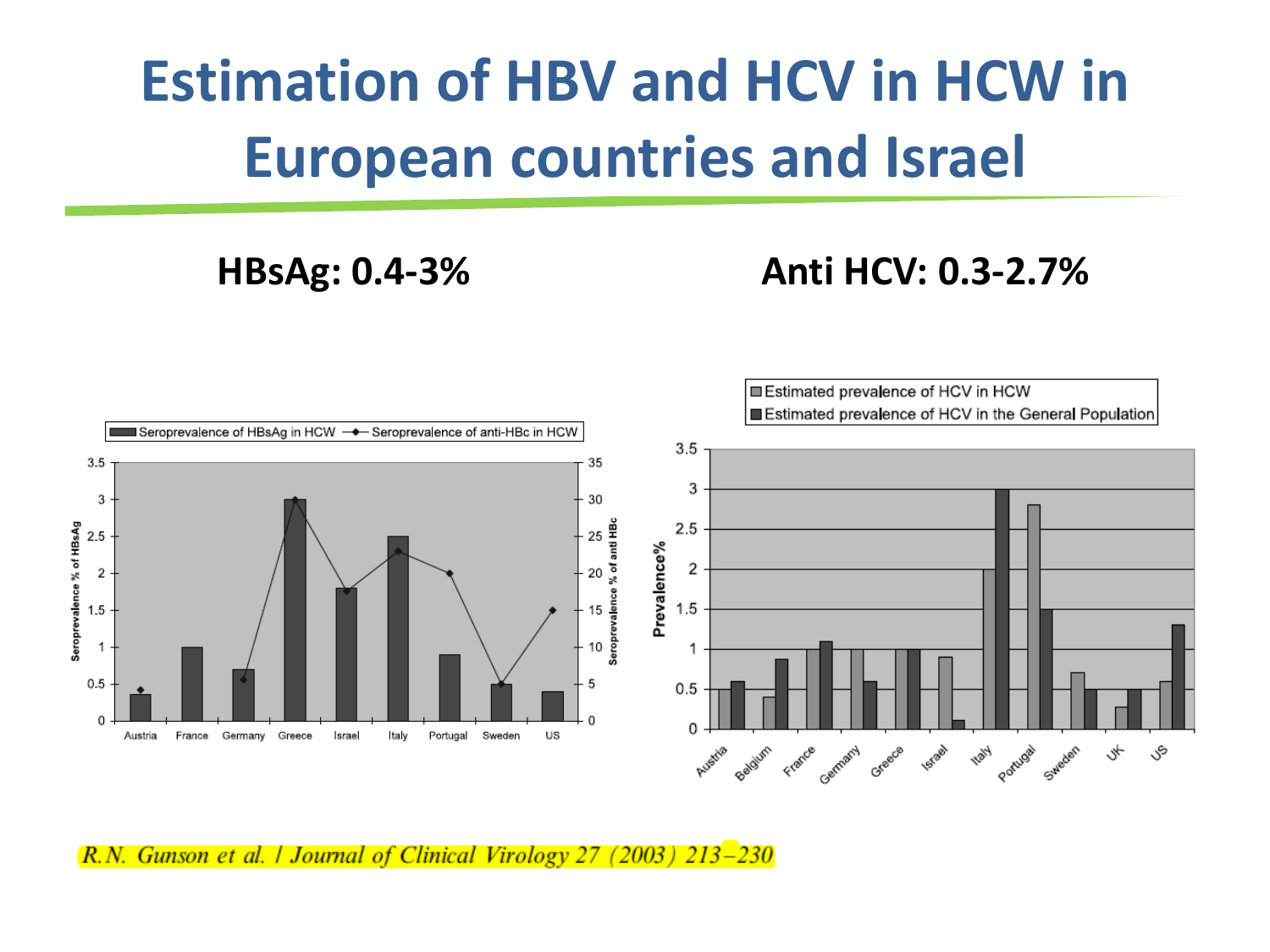# **Risk of infection by mode of exposure**

|                     | <b>HBV</b>                                             | <b>HCV</b>                                        |
|---------------------|--------------------------------------------------------|---------------------------------------------------|
| <b>Percutaneous</b> | 6-30%                                                  | 1.8 percent (range, 0-7%)                         |
| <b>Mucosal</b>      | Risk not quantified,<br>transmission documented        | Risk not quantified,<br>transmission documented   |
| Nonintact skin      | Risk not quantified,<br>transmission not<br>documented | Risk not quantified,<br>transmission not document |
| Human bite          | Risk not quantified,<br>transmission not<br>documented | Risk not quantified,<br>transmission not document |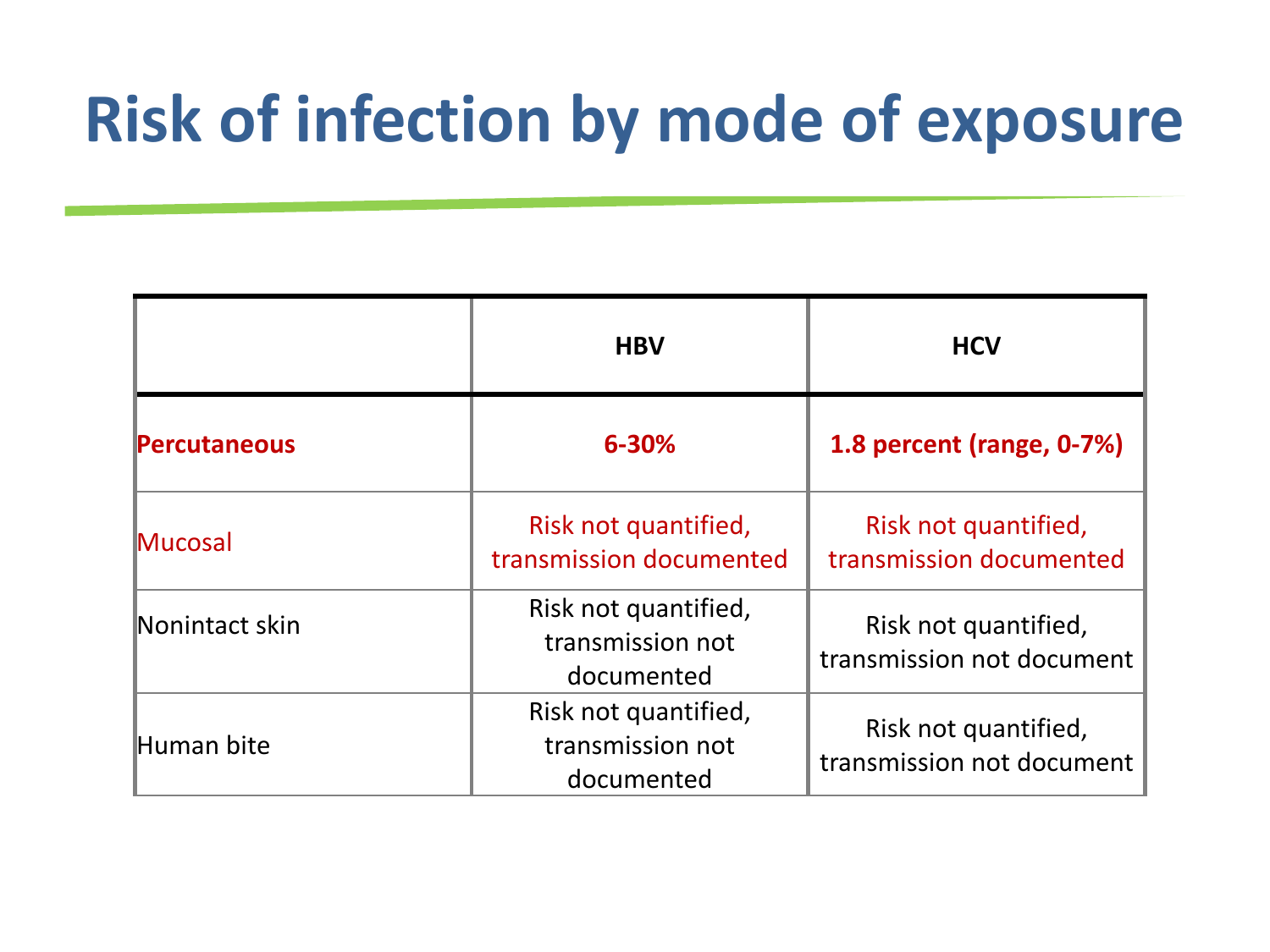# **Occupational safety**

Central concept of healthcare: It is the responsibility of the healthcare facility to provide a safe environment for its patients and to protect its personnel

- Vaccine-preventable diseases vaccination
- Processes, equipment and technologies required for protection
	- Personal Protective Equipment (PPE)
	- Engineering control and safety devices
- Protocols and procedures for managing exposures
	- Surveillance network
	- PEP protocols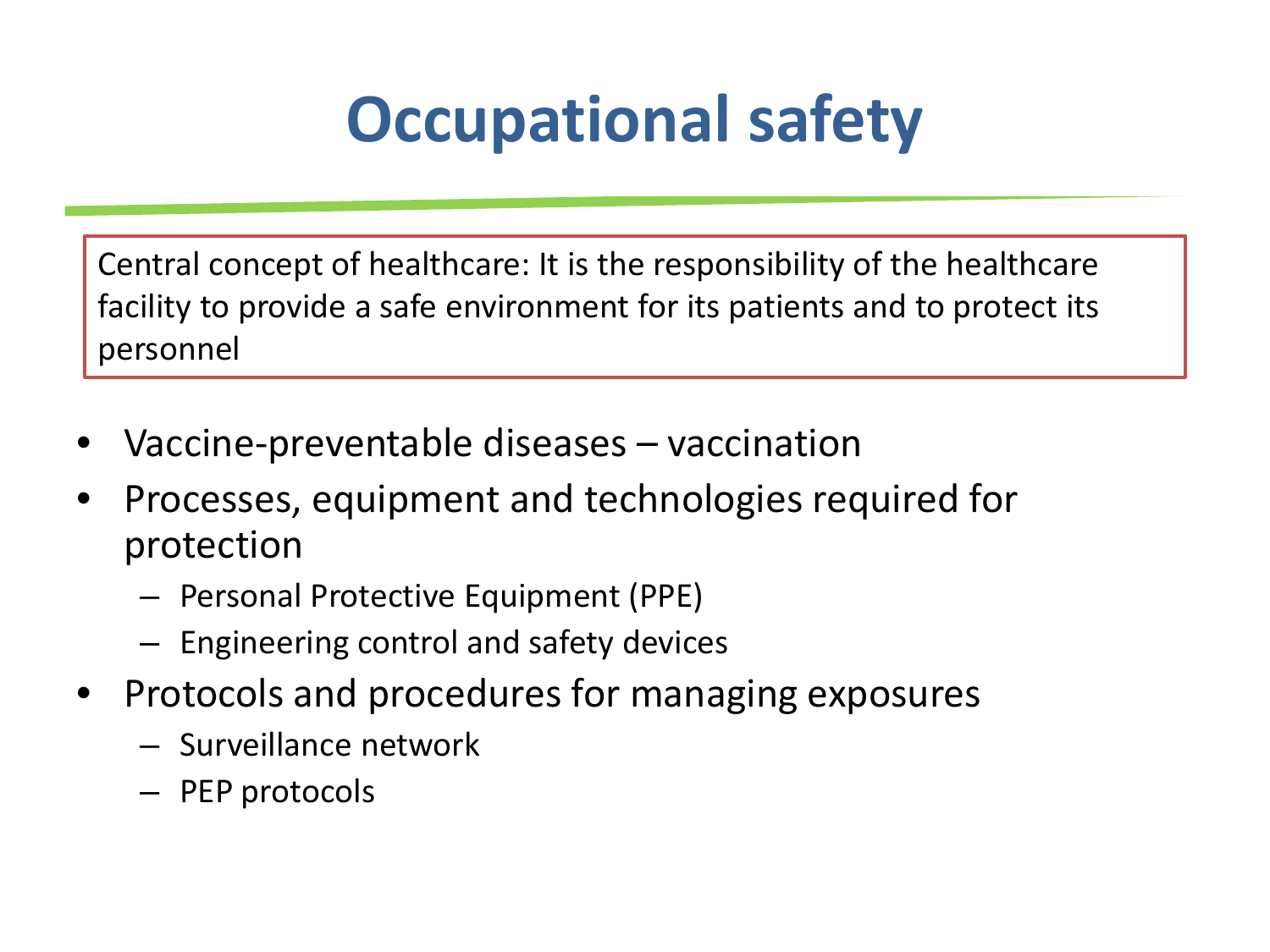# **Prevention of occupational exposure to BBP: Israeli regulatory status**

- Several Ministry of Health circulars formalizing regulatory and logistic aspects of professional guidelines
- States what employers must do to protect HCW who are occupationally exposed to blood and other body fluids
	- Offer HB vaccine
	- Provide post-exposure evaluation and prophylaxis (immediately available)
	- At no cost to worker
	- Effective since 2006
- **1. Prevention of occupationally acquired HBV and HCV following exposure to blood and other body fluids among HCW**. Public health services, Circular 3/2006
- **2. Vaccination of students of health professions.** Public health services, Circulars 1/2006, 7/2011
- **3. Prevention of HIV acquired following exposure to blood or unprotected sex**. Public health services, Circular 5/2010
- **4. Standard precautions in HCF**. Circular 10/2010
- **5. Vaccination of HCW**. Public health services, Circular 28/2011; Director General 7/2013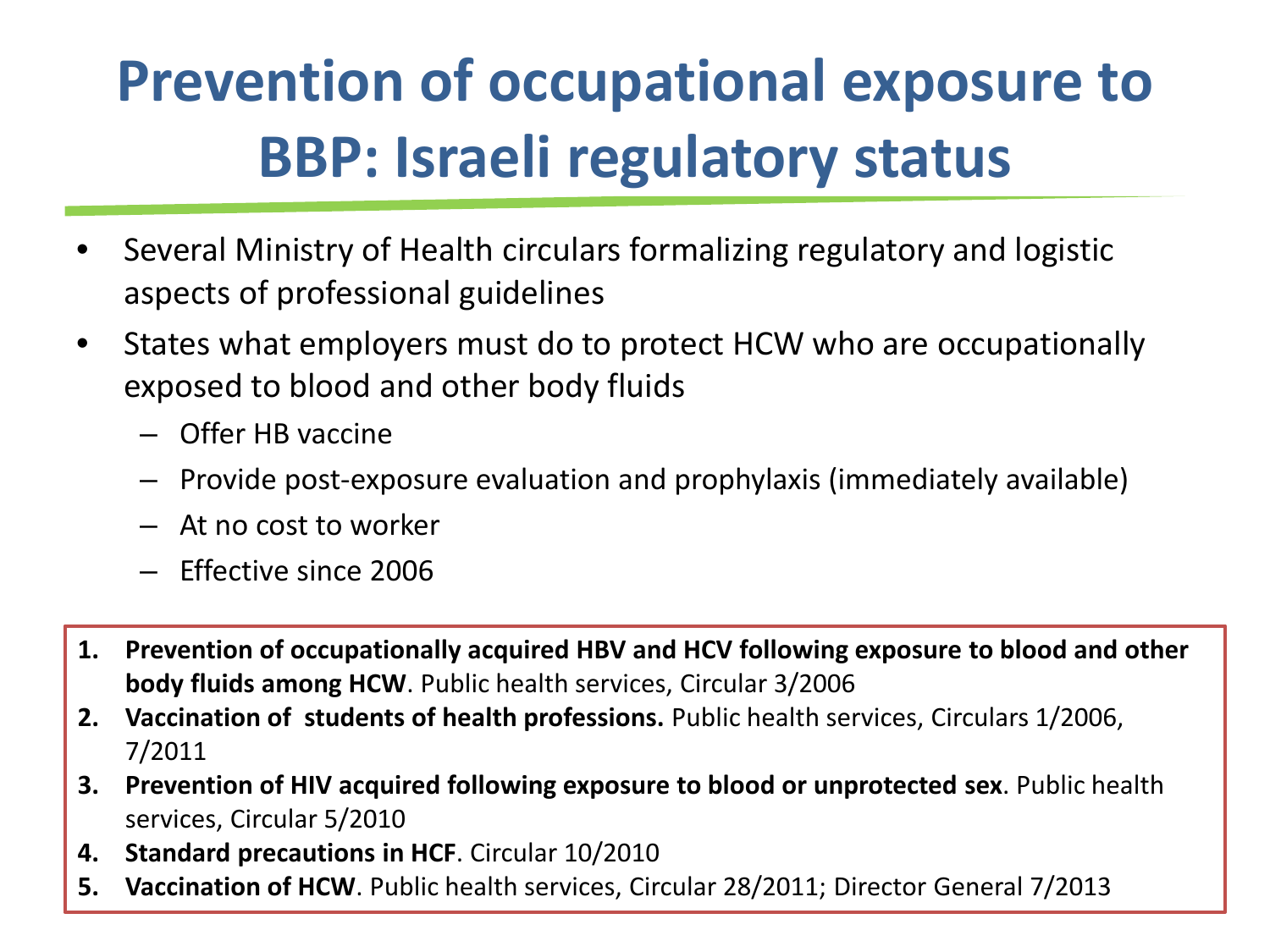#### **HCW vaccination:**

#### **Current recommendations in Israel**

Ministry of Health 2009, 2011 last update 4/3/2013

|              | <b>Hepatitis B</b>        | HCW at risk for blood or body fluid exposure<br>HCP at high risk for occupational exposure should be tested 1-<br>2 months after vaccination to determine serologic response |
|--------------|---------------------------|------------------------------------------------------------------------------------------------------------------------------------------------------------------------------|
|              | <b>Seasonal Influenza</b> | <b>All HCW</b>                                                                                                                                                               |
|              | <b>MMR</b>                | HCW who lack presumptive evidence of immunity;                                                                                                                               |
|              | <b>Tdap</b>               | <b>All HCW</b>                                                                                                                                                               |
|              | <b>Varicella</b>          | HCW who lack presumptive evidence of immunity;                                                                                                                               |
|              | Polio (IPV)               | <b>All HCW</b>                                                                                                                                                               |
|              | Meningococcal             | HCW in relevant lab.                                                                                                                                                         |
|              | <b>Typhoid</b>            | HCW in relevant lab.                                                                                                                                                         |
|              | <b>Hepatitis A</b>        | HCW in relevant lab.                                                                                                                                                         |
| $\checkmark$ | Pneumococcal              | HCW in relevant lab.                                                                                                                                                         |
|              | <b>Rabies</b>             | HCW in relevant lab.                                                                                                                                                         |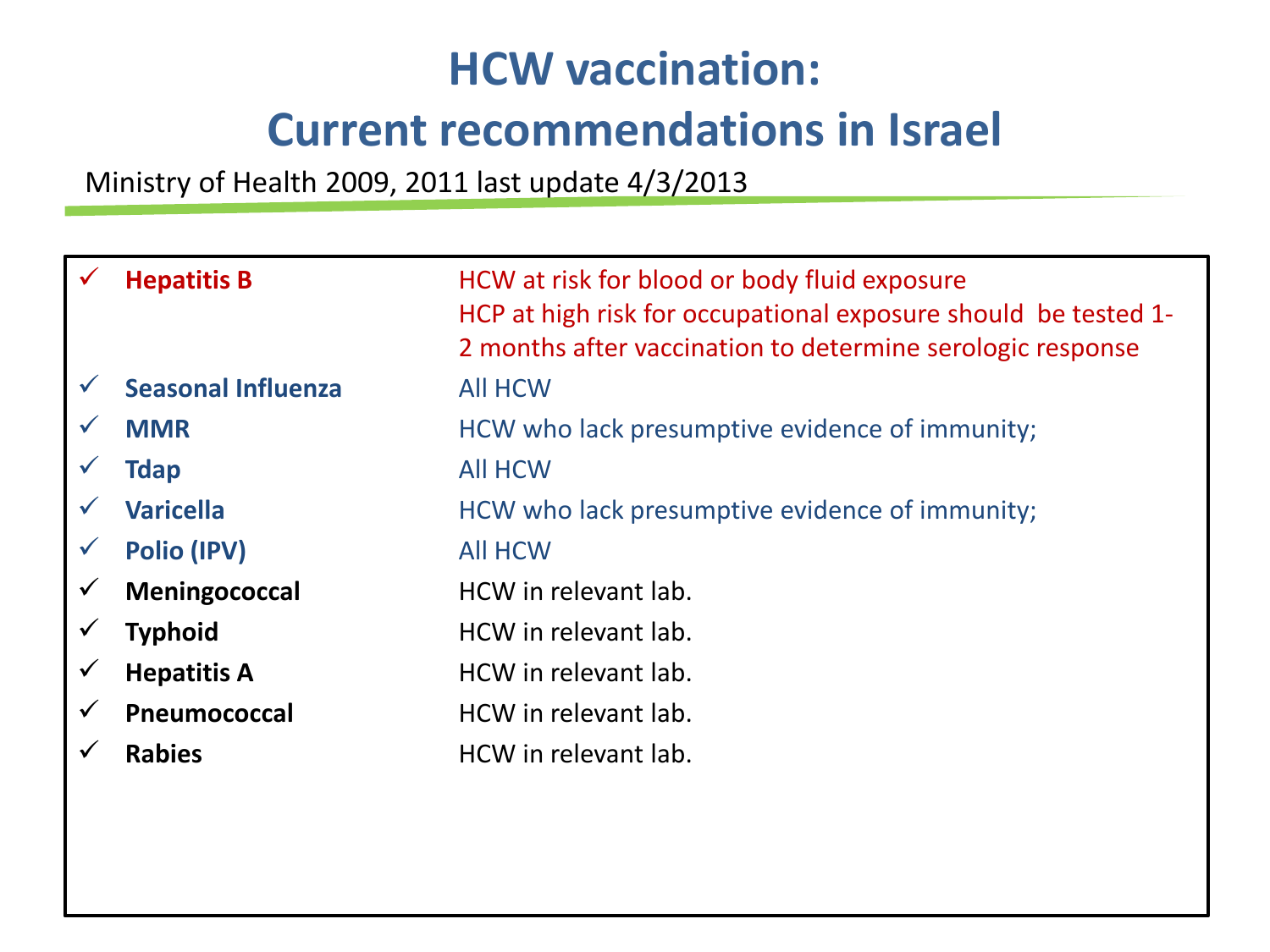**Post vaccination HBsAb status, 660 HCW with high risk for contact with blood and body fluids RMC, Beilinson hospital, 2011\*-2013 (Jan-Feb)**



\*occupational health department established June 2011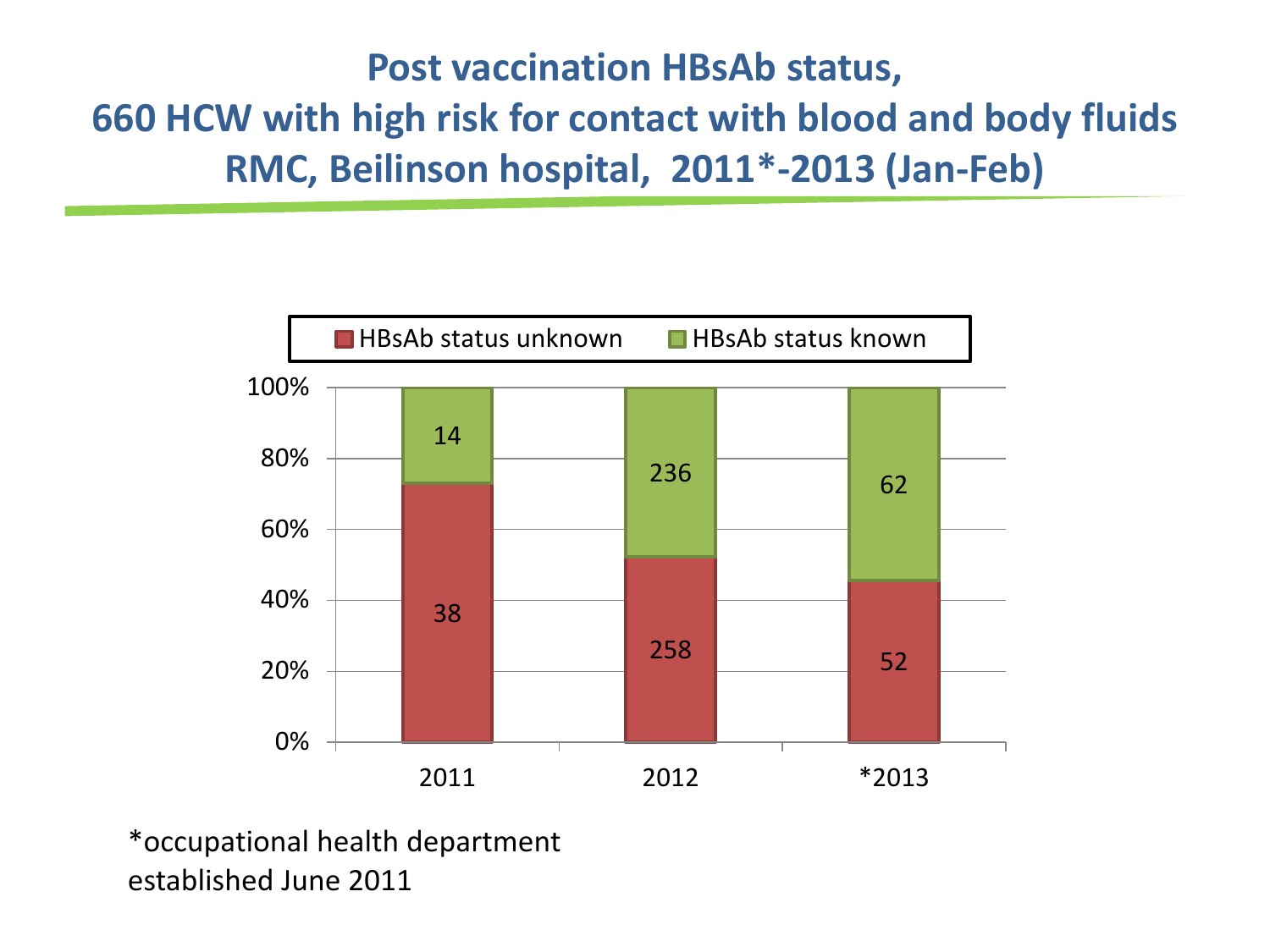#### **Personal Protective Equipment: problems**

- Education and training
- Availability of quality equipment
- HCW learn **not to** use PPE routinly





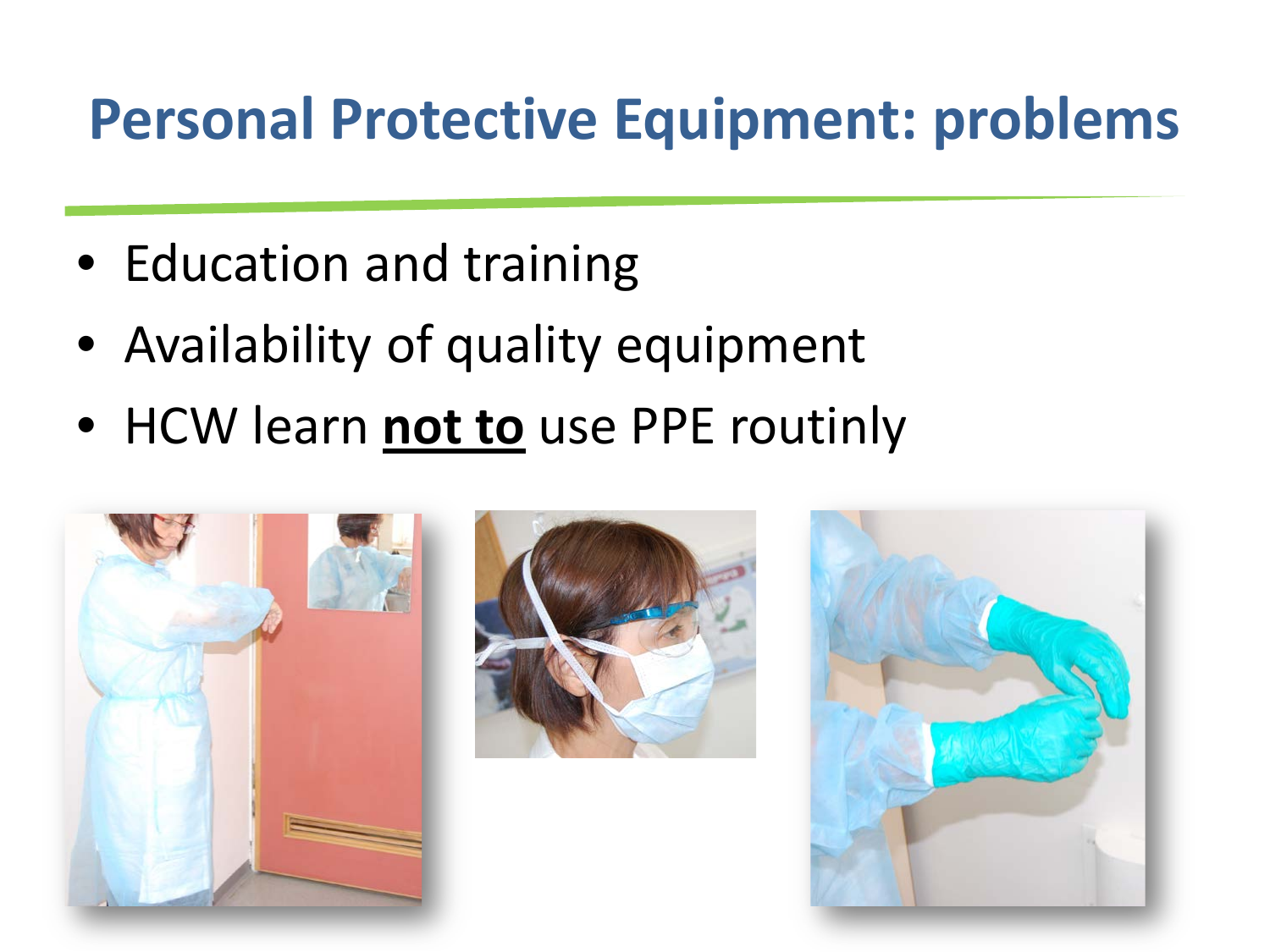#### **Reported incidents of exposure to blood or body fluids: via percutenous or mucosal contact RMC 2001-2010**

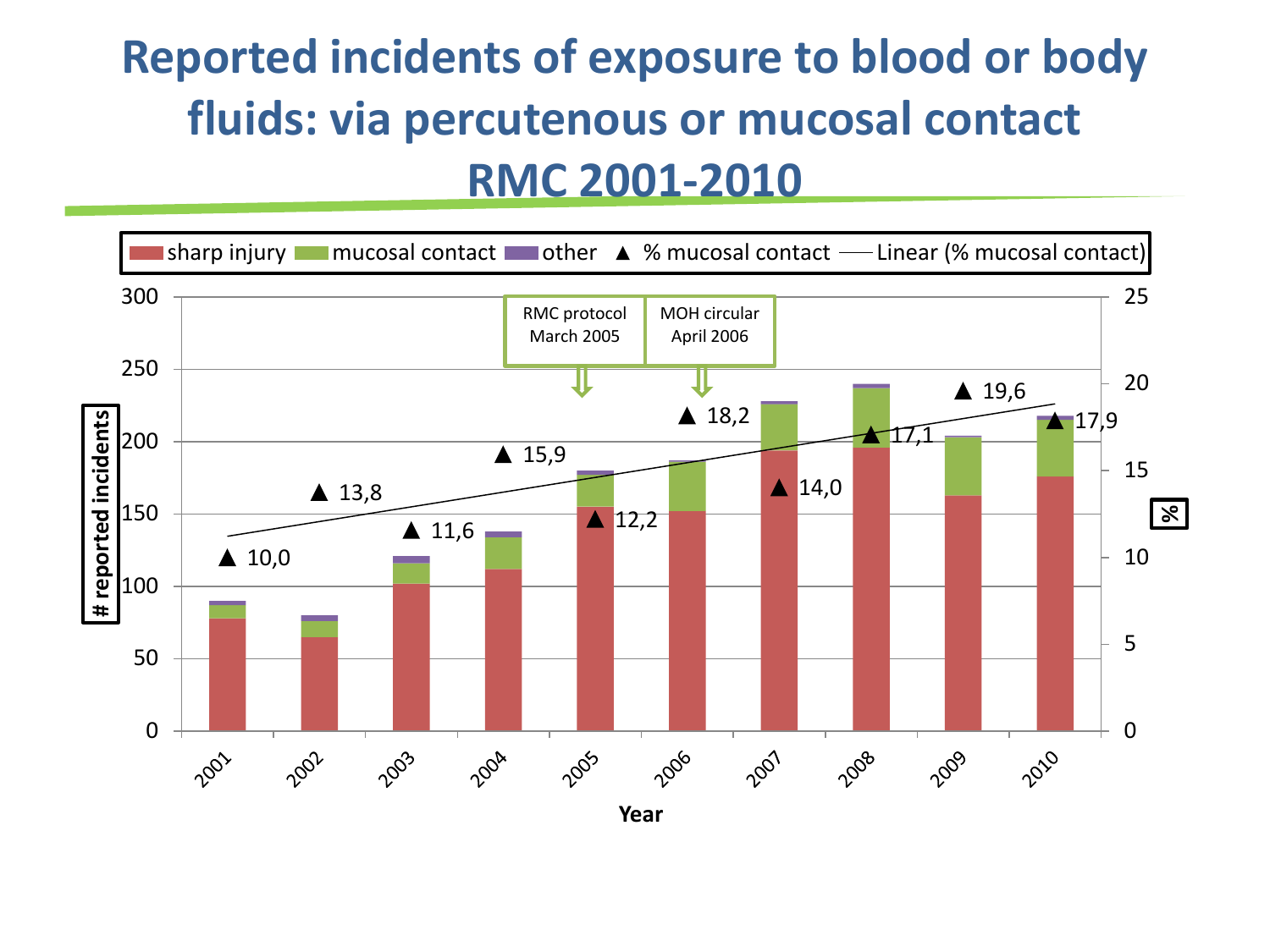# **Processes and engineering control**

- Long work hours and sleep deprivation among medical trainees result in fatigue, **which is associated with a threefold increase in the risk needlestick injuries**
- 699 surgeons in training at 17 medical centers: more than half of the most recent injuries had not been reported; the most common reason lack of time

Fisman DN. Fatigue increases the risk of injury from sharp devices in medical trainees: results from a case-crossover study. Infect Control Hosp Epidemiol. 2007;28(1):10. Ayas NT. Extended work duration and the risk of self-reported percutaneous injuries in interns. JAMA 2006; 296:1055. Makary MA. Needlestick injuries among surgeons in training. N Engl J Med 2007; 356:2693.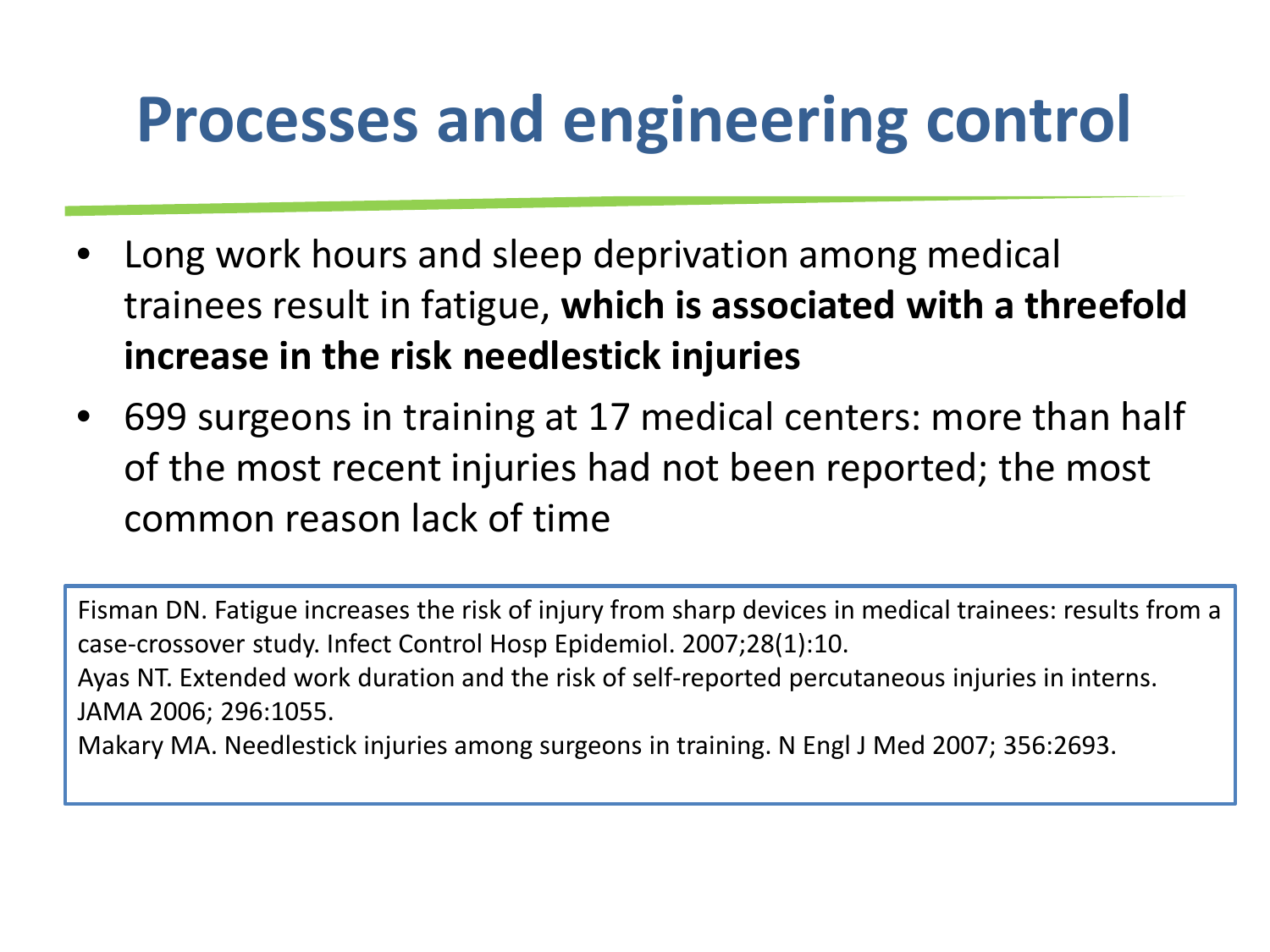#### **Processes and engineering control**





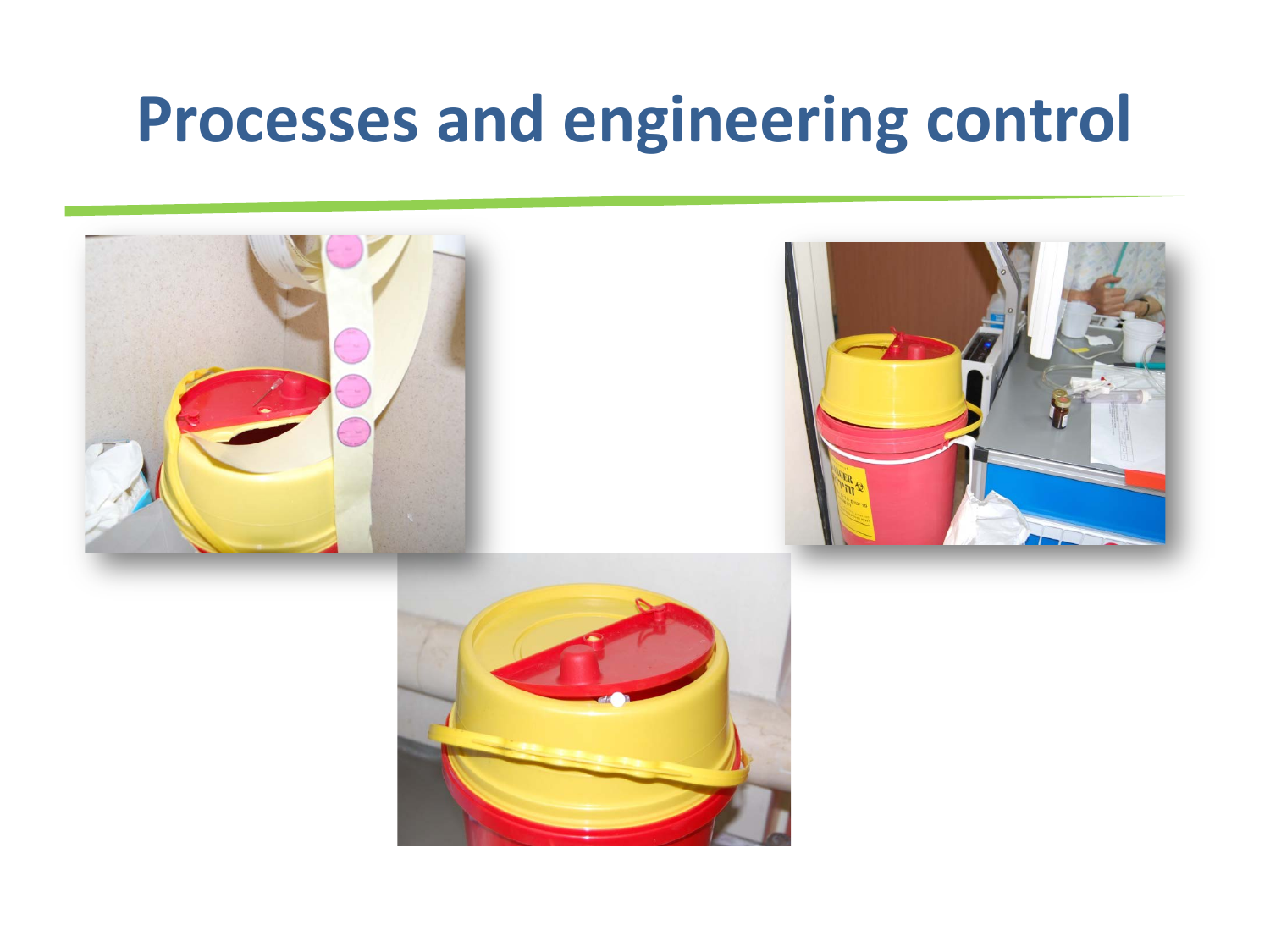## **Safety devices: Injury rates from hollowbore needles: safety versus conventional**



EPINet 1993-2004. 87 hospitals; total injuries = 18,975 (excludes injuries occurring before use of device).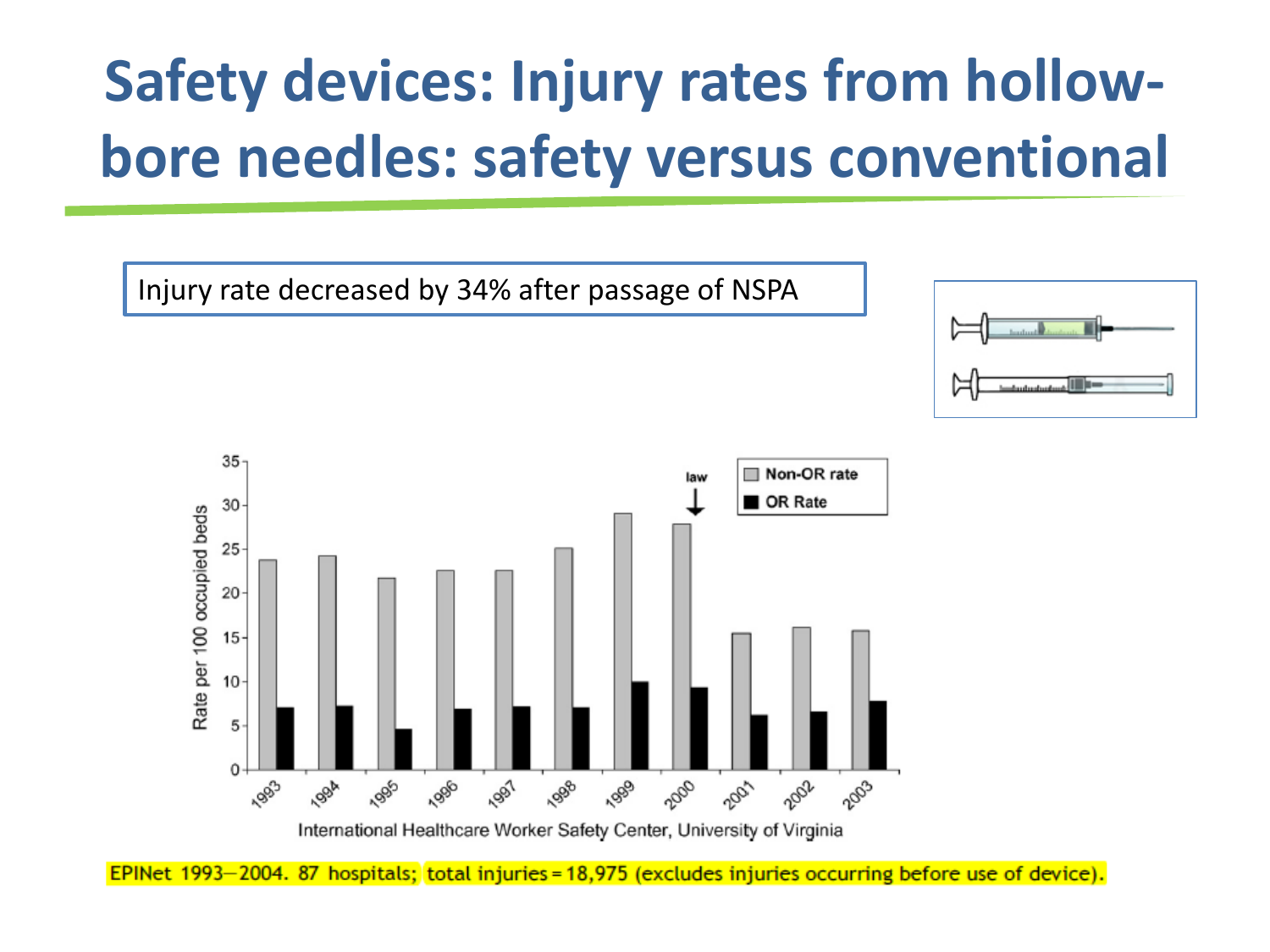# **US: Needlestick Safety and Prevention Act (NSPA) 2000**

- Signed into law by president Clinton on 6 November 2000
- Required that:
	- Frontline HCWs (those providing direct patient care) be included in the process of evaluating and selecting safety-engineered devices
	- Employers document evaluation plan
	- Employers update their evaluation plan annually to reflect the availability of new technology
	- Employers maintain a sharp injury log documenting the types of devices causing injuries and an explanation of the circumstances of each incident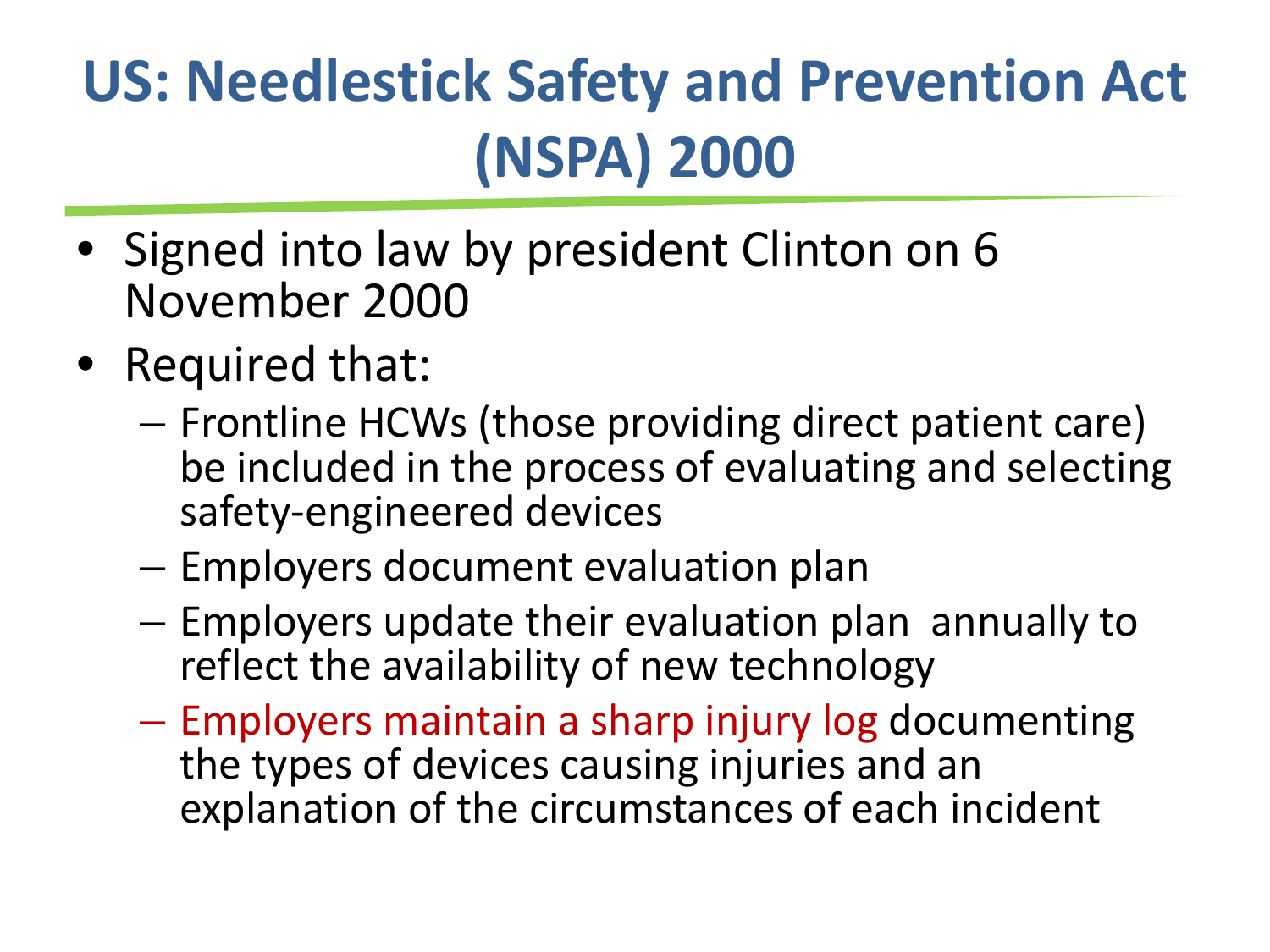## **Percutaneous injuries before and after the needlestick safety and prevention act**



N Engl J Med 2012